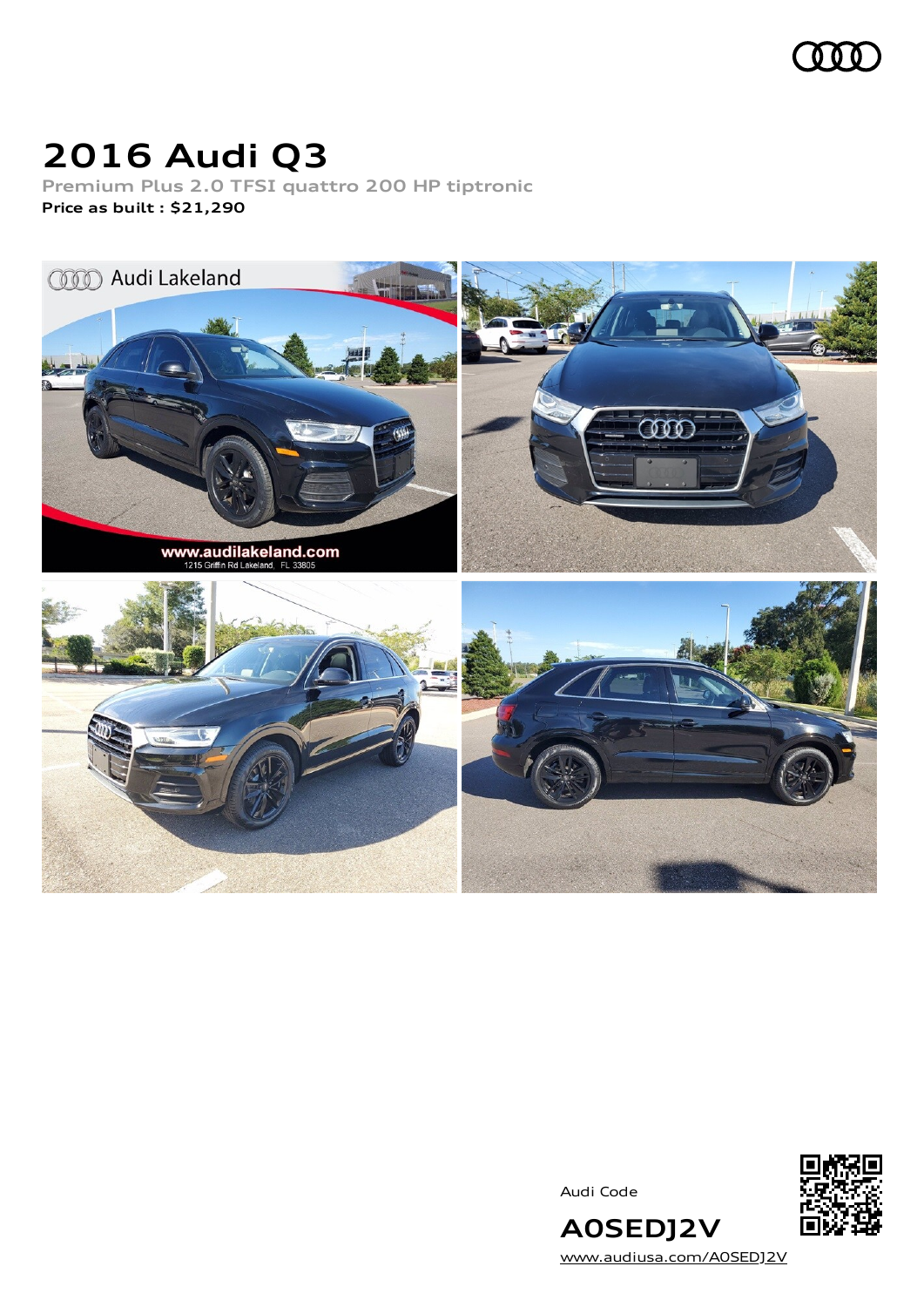## **Summary**

**Audi 2016 Audi Q3** Premium Plus 2.0 TFSI quattro 200 HP tiptronic

**Price as buil[t](#page-9-0)** \$21,290

#### **Exterior colour**

Brilliant Black

#### **Interior colour**

| Seats     | black        |
|-----------|--------------|
| Dashboard | black        |
| Carpet    | black        |
| Headliner | lunar silver |

# COOD Audi Lakeland WWW.audilakeland.com

#### **Further Information**

| Type of vehicle | Used car     |
|-----------------|--------------|
| Mileage         | 76,344 miles |
|                 | No           |
| Warranty        |              |

#### **Audi Code** A0SEDJ2V

**Your configuration on www.audiusa.com** [www.audiusa.com/A0SEDJ2V](https://www.audiusa.com/A0SEDJ2V)

**Commission number** 5308cf280a0e09af6998

#### **Technical Specifications**

| Engine type                  | Four-cylinder                                 |
|------------------------------|-----------------------------------------------|
| stroke                       | Displacement/Bore and 1,984/82.5 x 92.8 cc/mm |
| Torque                       | 207 @ 1,700 - 5,000 lb-ft@rpm                 |
| Top track speed              | 130 mph mph                                   |
| Acceleration (0 - 60<br>mph) | 8.2 sec. seconds                              |
| Recommended fuel             | Premium                                       |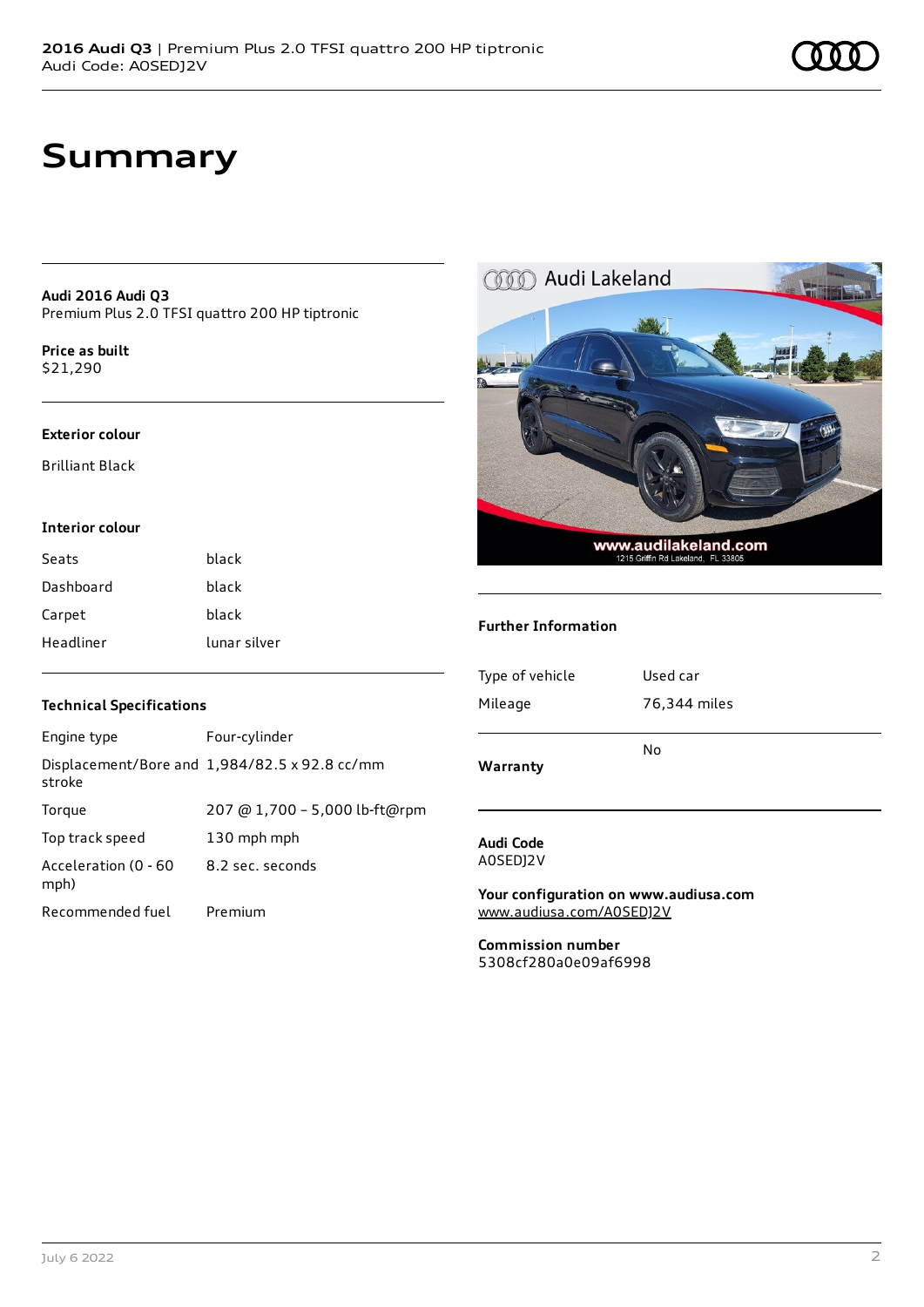# **Equipment**

Brilliant Black

Technology package

Power trunk open/close and hands-free release

Color driver information system

HD Radio™ Technology

Audi side assist

BLUETOOTH® wireless technology preparation for mobile phone



 $10:59$ 



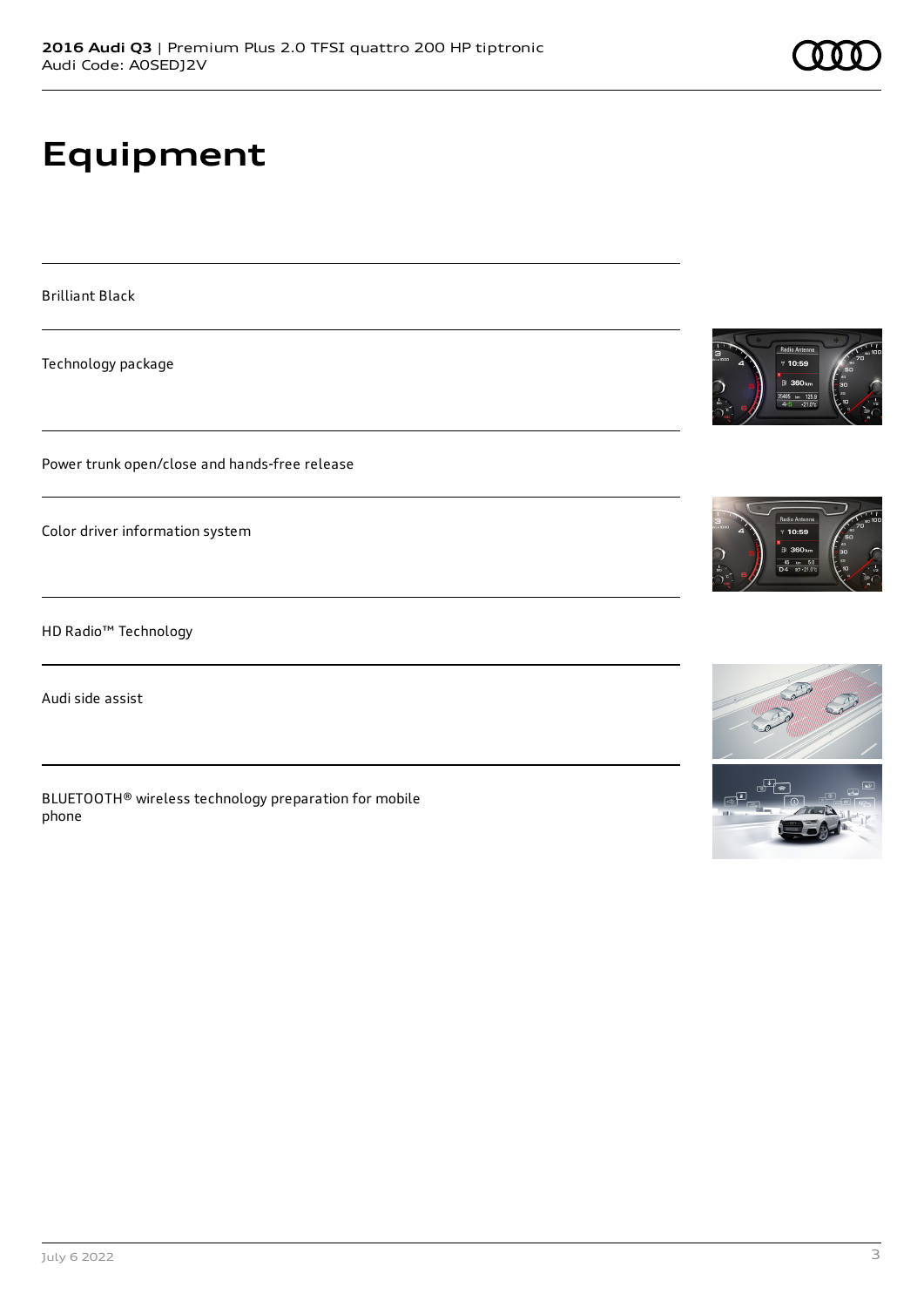## **Standard features**

### **Safety and Security**

| 4UM  | Front passenger airbags with passenger<br>airbag deactivation switch              |
|------|-----------------------------------------------------------------------------------|
| 1 AT | Electronic stabilisation control (ESC)                                            |
| UH1  | Electromechanical parking brake                                                   |
| 8T2  | Cruise control with coast, resume and<br>accelerate features                      |
| 413  | Audi advanced key - keyless start, stop and<br>entry                              |
| 7K6  | Tire-pressure monitoring system                                                   |
| 4X3  | Head/thorax side airbags                                                          |
| 8N6  | Light / rain sensor                                                               |
| 3B7  | ISOFIX child seat mounting and Top Tether<br>anchorage point for outer rear seats |

#### **Exterior**

| 0P <sub>0</sub> | Dual exhaust outlets                             |
|-----------------|--------------------------------------------------|
| 1 D 8           | Provision for towing bracket                     |
| 6XD             | Power-adjustable heated exterior side<br>mirrors |
| 1S1             | Car jack                                         |
| 3S1             | Aluminum roof rails                              |
| 5]1             | Rear roof spoiler                                |
| 8IH             | Xenon plus                                       |
| 803             | Automatic headlight leveling                     |
| 8TB             | Rear fog lights                                  |
| HZ0             | 18" 235/50 all-season tires                      |
| 8SL             | LED taillights                                   |
| 4KF             | Privacy glass                                    |

| <b>Exterior</b> |                                                                               |
|-----------------|-------------------------------------------------------------------------------|
| 40 <sub>N</sub> | 18" 5-arm-turbine design wheels                                               |
|                 |                                                                               |
| <b>Interior</b> |                                                                               |
| QE5             | Storage package and luggage compartment<br>package                            |
| 3FU             | Panoramic sunroof                                                             |
| 7M0             | Plastic door sill trims                                                       |
| 6N)             | Light cloth headliner                                                         |
| 9AK             | Automatic dual-zone climate control                                           |
| 417             | Auto-dimming interior mirror with compass                                     |
| 001             | Illumination for interior door handles, air<br>vent controls, front footwells |
| 1XW             | Three-spoke multifunction steering wheel                                      |
| 6E3             | Front center armrest                                                          |
| 7F <sub>9</sub> | Leather gearshift knob                                                        |
| 3 <sub>NU</sub> | Load-through facility                                                         |
| N1F             | Leather seating surfaces                                                      |
| 4A3             | Heated front seats                                                            |
| 5MF             | Aluminium Satellite inlay                                                     |

## **Infotainment and Driver Assistance**

| UG5 | Hill descent assist  |
|-----|----------------------|
| UF7 | Audi music interface |
| 9VD | Audi sound system    |
| OH1 | Voice control        |

4ZB High-gloss package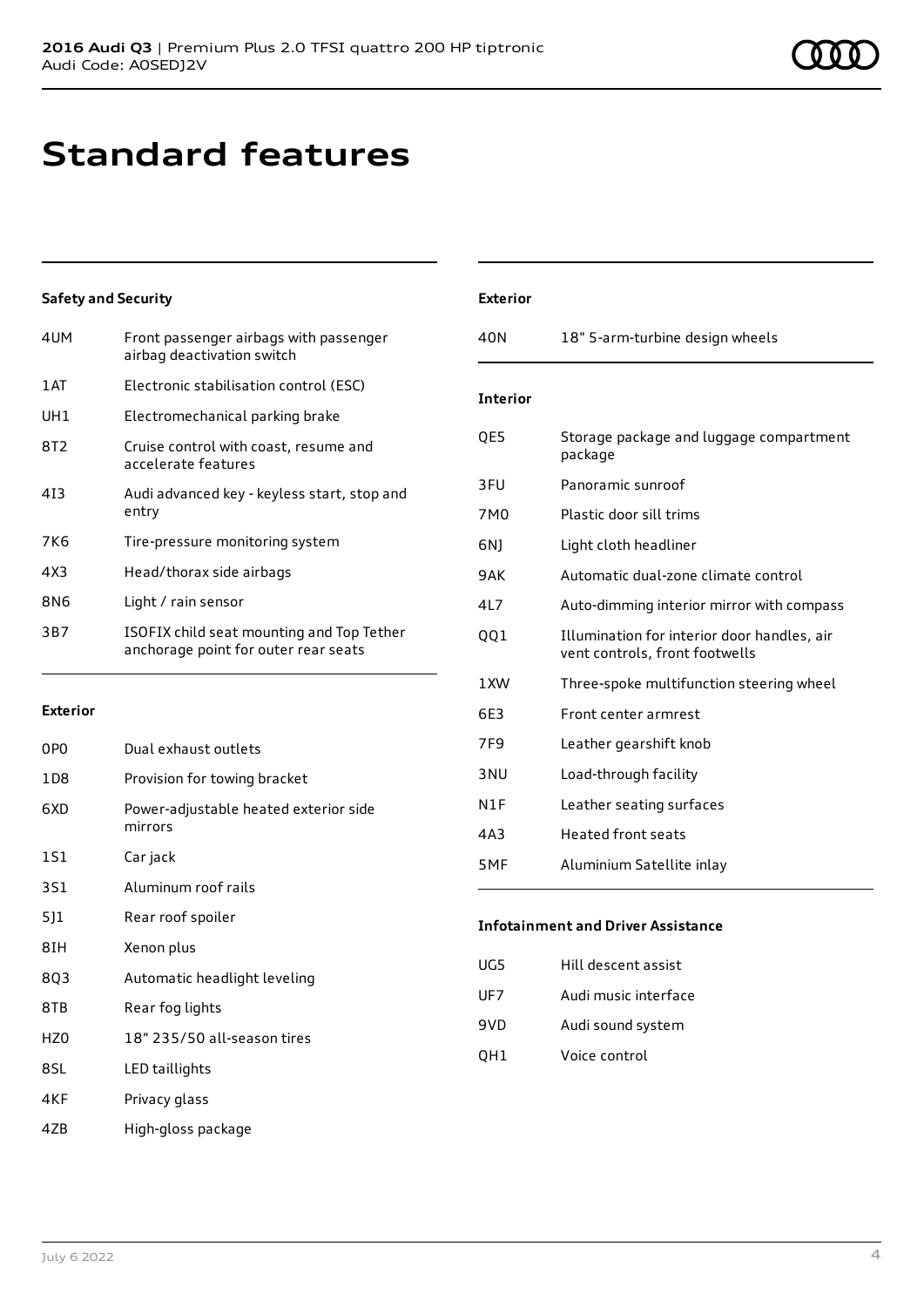## **Dealer remarks**

Clean CARFAX. Brilliant Black 2016 Audi Q3 2.0T Premium Plus quattro quattro 6-Speed Automatic with Tiptronic 2.0L 4-Cylinder TFSI Audi Connect w/Online Services, Audi Side Assist, Color Driver Information System w/Trip Computer, Radio: MMI Navigation Plus, Technology Package.

At the new Audi Lakeland, we provide you with all the FACTS you need to make the most intelligent buying decision possible. These FACTS include the Financial market analysis, Carfax history report, Repair and maintenance history and the Services that we have completed on the vehicle prior to sale. Schedule your customized presentation and demonstration drive today at the brand new Audi Lakeland. 1215 Griffin Rd Lakeland FL 33805. 863-284-0880. Recent Arrival! 20/28 City/Highway MPG

#### Awards:

\* JD Power Initial Quality Study (IQS), Vehicle Dependability Study (VDS) \* JD Power Initial Quality Study (IQS) \* JD Power Initial Quality Study (IQS), Vehicle Dependability Study \* 2016 IIHS Top Safety Pick \* 2016 KBB.com 10 Best Luxury Cars Under \$35,000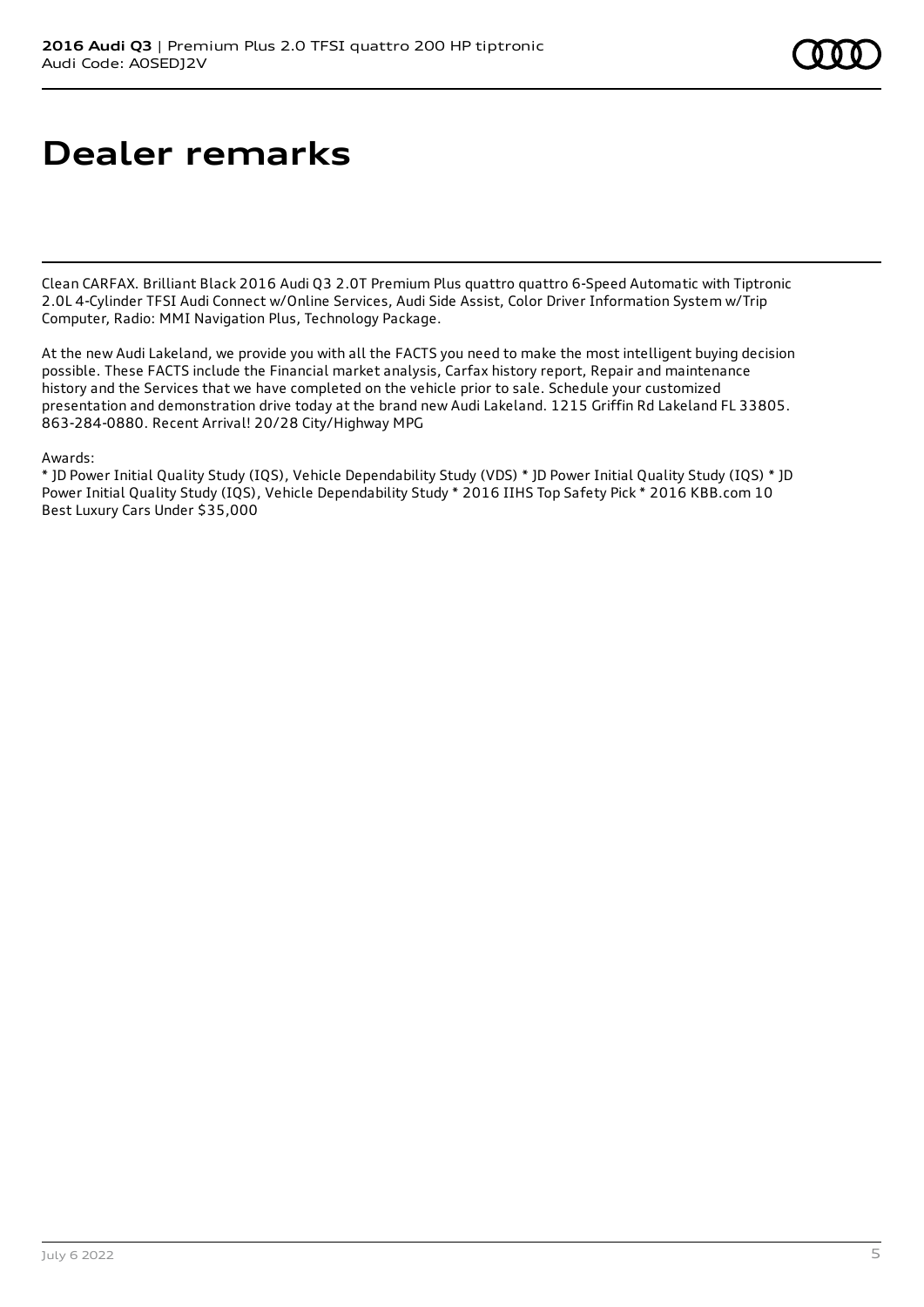## **Technical Specifications**

**Engineering | Performance**

Gear ratios: 5th 0.860 Gear ratios: 2nd 2.303 Gear ratios: 3rd 1.556 Gear ratios: Reverse 3.422 Gear ratios: 1st 3.949

Engine type Four-cylinder

#### July 6 2022 6

| Acceleration (0 - 60                        | 8.2 sec. seconds                                           |                                 | system                              |
|---------------------------------------------|------------------------------------------------------------|---------------------------------|-------------------------------------|
| mph)                                        |                                                            | Turning diameter, curb- 38.7 ft |                                     |
| Engine block                                | Cast-iron                                                  | to-curb                         |                                     |
| Induction/fuel injection Turbocharged/TFSI® |                                                            | Steering ratio                  | 16.4:1                              |
| Cylinder head                               | Aluminum-alloy                                             |                                 |                                     |
| Max. output ps/hp                           | 200 @ 5,100 - 6,000 @ rpm                                  | Suspension                      |                                     |
| stroke                                      | Displacement/Bore and 1,984/82.5 x 92.8 cc/mm              | Front axle                      | MacPherson strut front suspension   |
| Top track speed                             | 130 mph mph                                                | Rear axle                       | Four-link rear suspension           |
| Torque                                      | 207 @ 1,700 - 5,000 lb-ft@rpm                              |                                 |                                     |
| Valvetrain                                  | 16-valve DOHC                                              | <b>Brakes</b>                   |                                     |
|                                             |                                                            | Front brakes                    | 12.3 (ventilated disc) in           |
| Transmission   Drivetrain                   |                                                            | Rear brakes                     | 11.1 (solid disc) in                |
| Gear ratios: 6th                            | 0.688                                                      |                                 |                                     |
| Gear ratios: Final Drive                    | <b>NA</b>                                                  | <b>Body</b>                     |                                     |
| Gear ratios: 4th                            | 1.164                                                      | Material                        | Fully galvanized steel unibody with |
| Transmission                                | Six-speed Tiptronic <sup>®</sup> automatic                 |                                 | aluminum hood and tailgate          |
|                                             | transmission with quattro <sup>®</sup> all-<br>wheel drive | Corrosion protection            | Multistep anti-corrosion protection |

**Steering**

#### **Warranty | Maintenance**

| Warranty    | 4-year/50,000-mile new vehicle<br>limited warranty                                       |
|-------------|------------------------------------------------------------------------------------------|
| Maintenance | 12-month/5,000-mile (whichever<br>occurs first) NO CHARGE first<br>scheduled maintenance |

Steering type Electromechanical power steering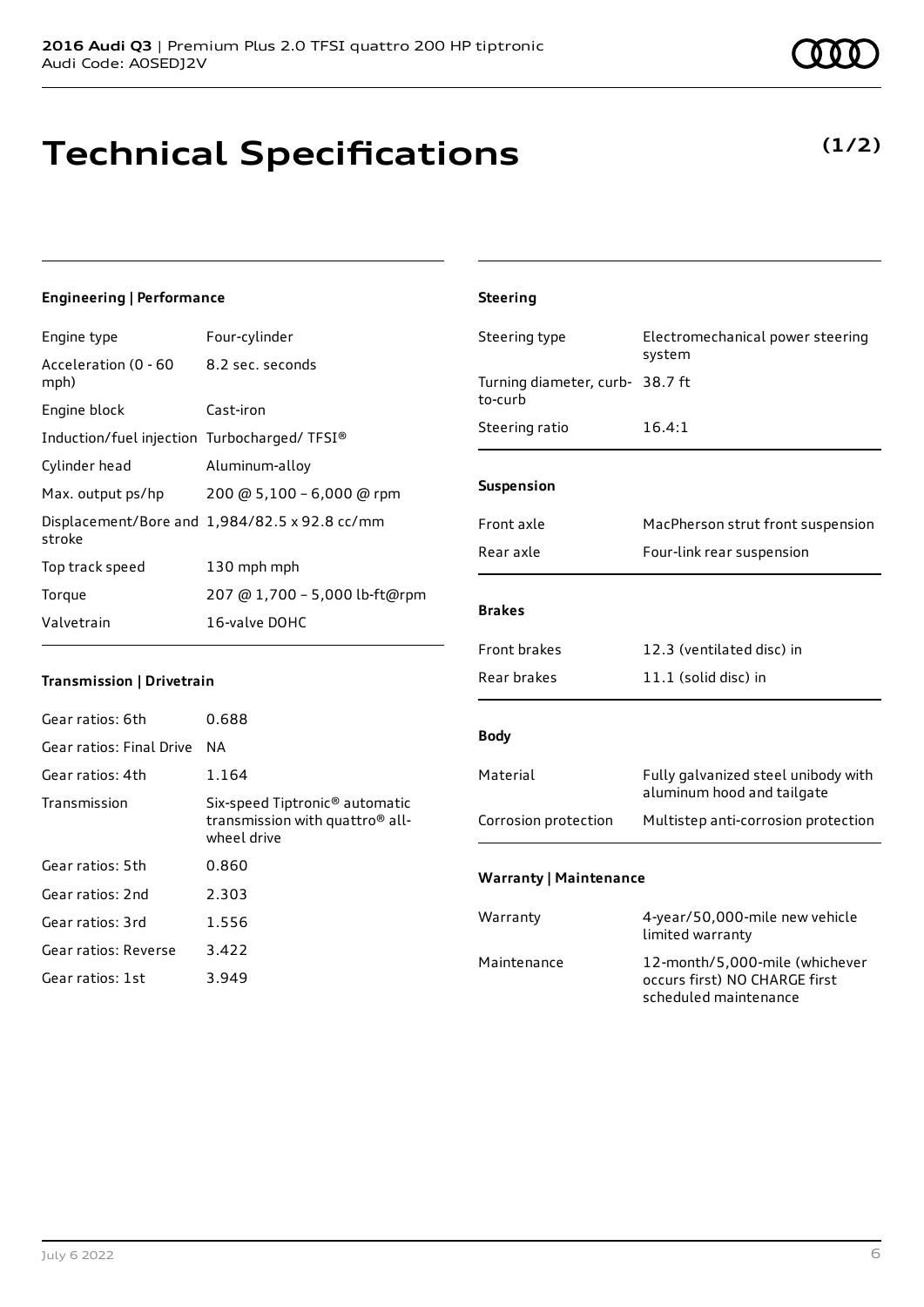## **Technical Specifications**

#### **Exterior Measurements**

| Height                           | 62.6 in   |
|----------------------------------|-----------|
| Overall width without<br>mirrors | $72.1$ in |
| Length                           | 172.8 in  |
| Wheelbase                        | 102.5 in  |
| Drag coefficient                 | 0.32 Cw   |
| Overall width with<br>mirrors    | 79.5 in   |
| Track rear                       | $61.2$ in |
| <b>Track front</b>               | $61.1$ in |
| Curb weight                      | 3,682 lb  |

#### **Interior measurements**

| Seating capacity                          | 5                      |
|-------------------------------------------|------------------------|
| Shoulder room, rear                       | 53.6 in                |
| Head room with front<br>sunroof           | 37.0 in                |
| Leg room, rear                            | $31.1$ in              |
| Shoulder room, front                      | 55.8 in                |
| Head room with rear<br>sunroof            | 37.4 in                |
| Leg room, front                           | 40.0 in                |
| Cargo volume, rear<br>seatbacks up/folded | 16.7/48.2 cu ft, cu ft |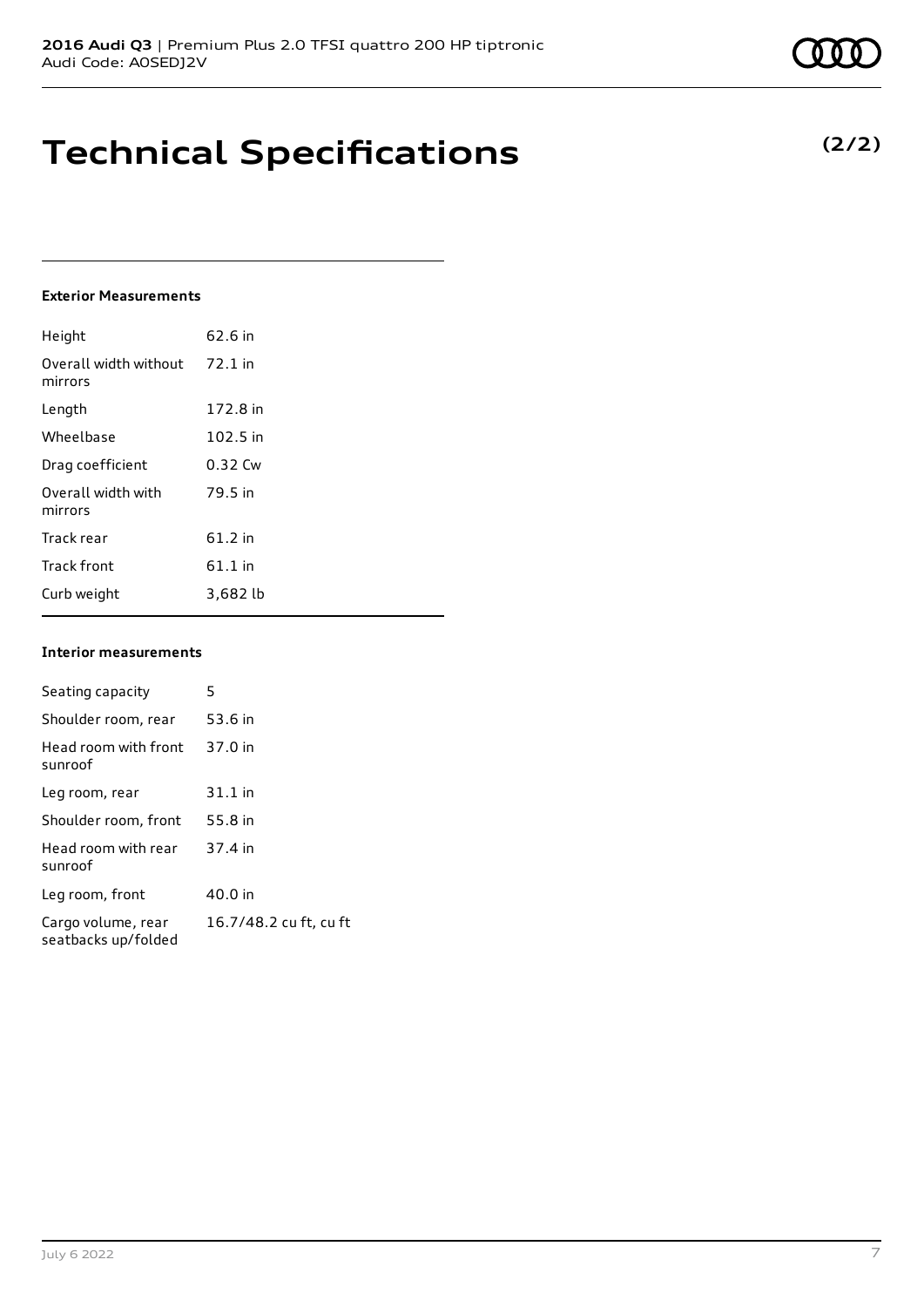## **Consumption- and emission**

#### **Consumption by NEDC**

| urban       | 20 mpg   |
|-------------|----------|
| extra-urban | 28 mpg   |
| combined    | $23$ mpg |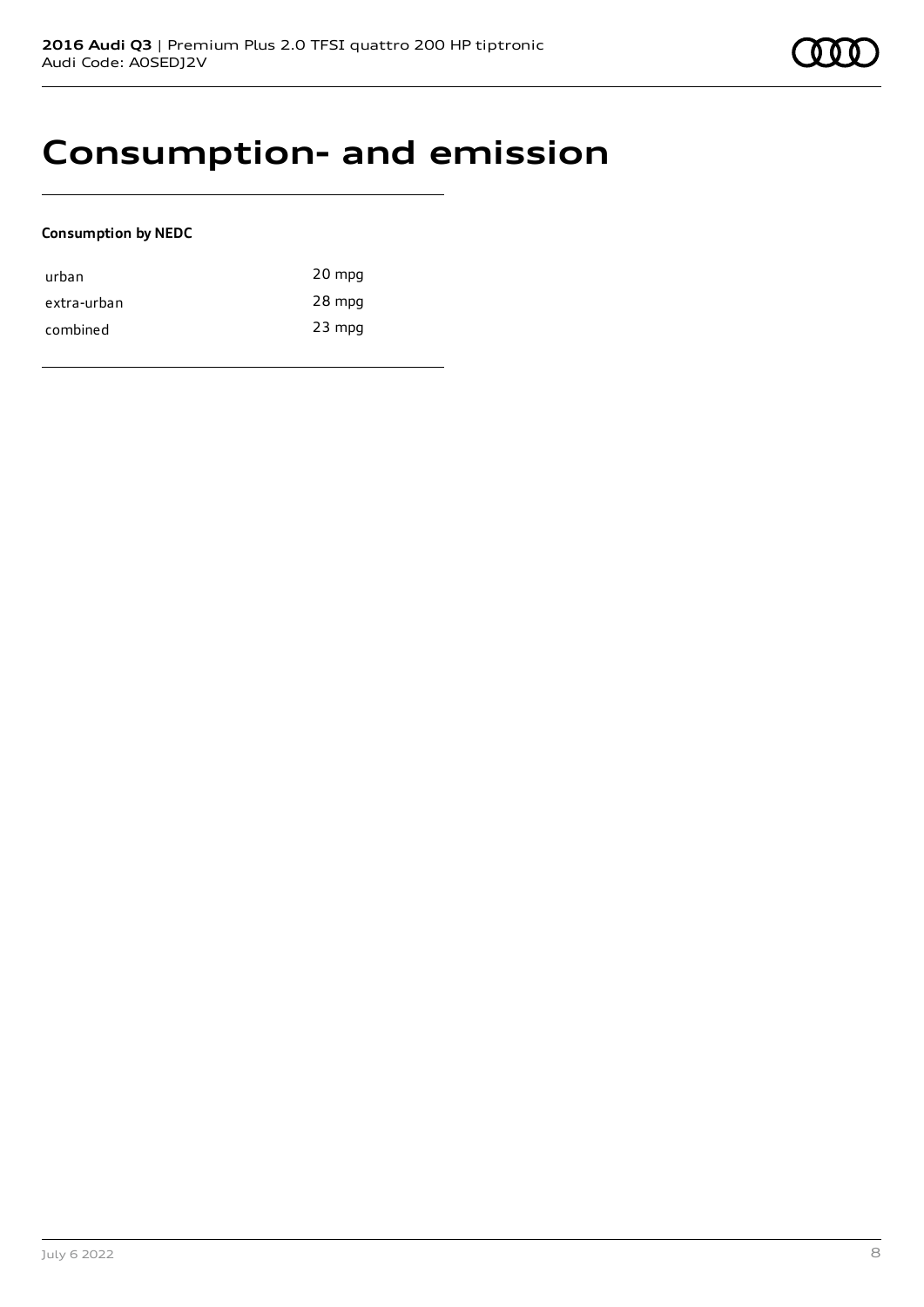

## **Contact**

Dealer **Audi Lakeland**

1215 Griffin Road 33805 Lakeland FL

Phone: 8632840880 FAX: 8632840686

www: [https://www.audilakeland.com](https://www.audilakeland.com/)